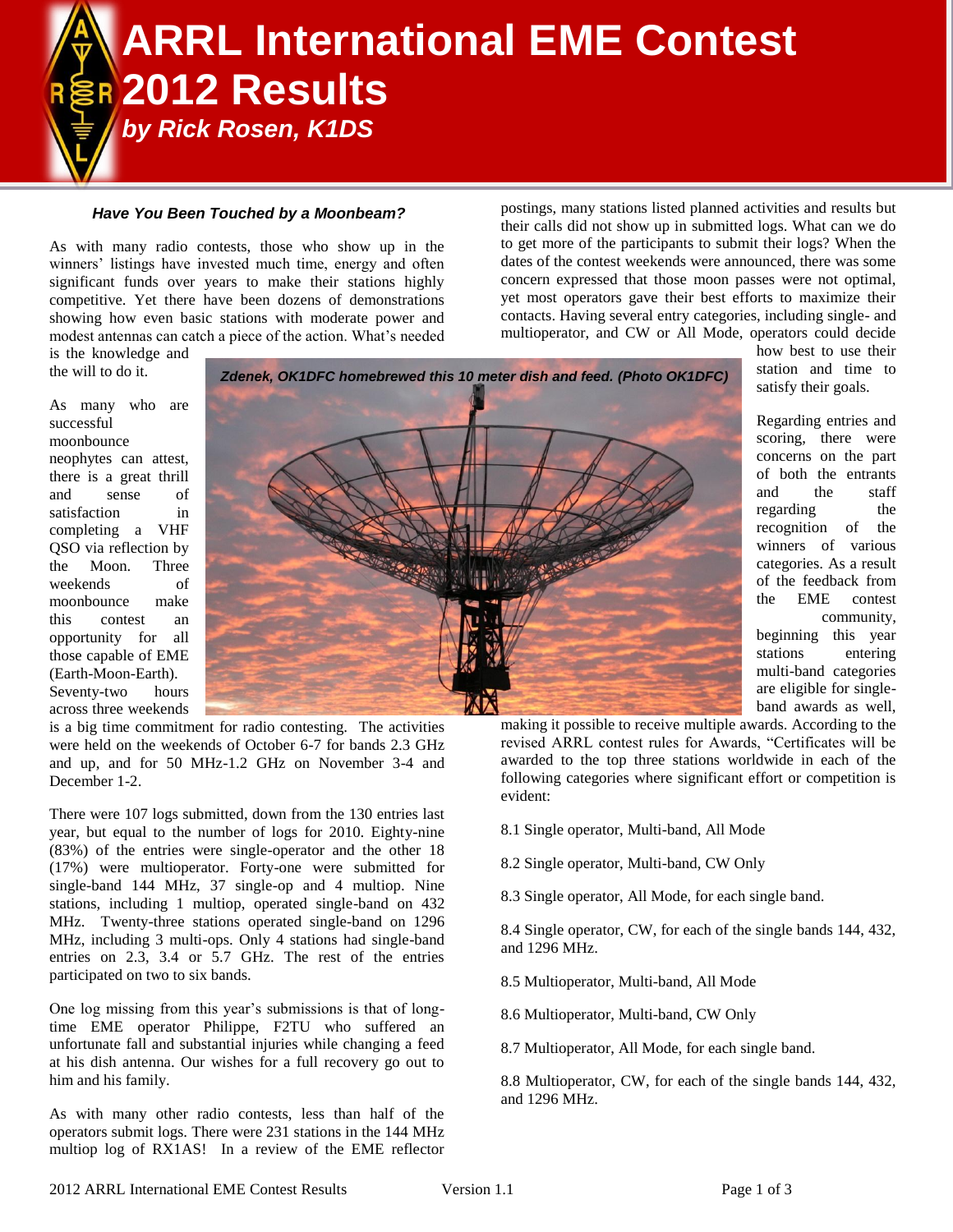Multiband entrants will also be listed in the single band tables, and are eligible for those awards." In previous years, stations entering a multi-band category were only allowed to receive multi-band awards.

Additional tables show who won the top three places in the four major categories (single- and multiop, CW and All Mode) and also the single-band winners. A major category winner may also be the winner of a single-band award.

# **The Bands and Modes**

There were no reports of activity on 50 MHz for this contest. There were 56 logs entered with 144 MHz contacts. CW operators were concerned about the diminishing number of available CW contacts as the majority of activity on this band was using WSJT. We had 30 logs with contacts on 432 MHz and many comments regarding the paucity of CW activity. A suggestion to increase CW activity is to allow a station to be worked once on CW and once on digital modes for credit on a band.

Activity on 1296 MHz was marked by 49 logs. The popularity of this band continues to increase with greater availability of low noise and high gain preamplifiers, surplus dishes and high power SSPAs (solid-state power amplifiers). The absence of Faraday rotation with the use of circularly polarized signals enhances reception. The ONØEME beacon has also been a valuable tool for those who are testing the capabilities of their set-up on this band.

On 2.3 GHz there were 19 logs submitted, but this understates the activity, as there were 39 CW contacts alone in the SV1BTR entry. With different band allocations around the world, a band-scope was very useful. Only 5 logs had 3.4 GHz contacts for a total of 15 QSOs. Considering the growing use of combiners with SSPAs, the expectations are that the numbers of logs and contacts on this band will grow. There were 10 logs with 5.7 GHz entries with a total of 108 contacts reported. The only log on 10 GHz was from OK1CA with 2 contacts.

Of all the logs reviewed, 43 of the entrants were CW only and 38 were digital only. The remaining 26 logs showed use of both modes. With the first weekend devoted to bands 2.3 GHz and up, it was a challenge for participants with several bands available to decide which bands to operate and when. Unless you had multiple dishes, feeds and band scopes, you had to balance band and feed changes with operating time, moon position and any pre-arranged schedules.

## **Stresses and Successes**

There were many comments about the conditions and the troublesome effects of moon libration. Jimmy, SV1BTR had the problems of a damaged elevation encoder and PA flashover (both repaired). He also reported some RF burn to his eye while checking the dish alignment with the Moon. Although the injury was slight and healed, it is a warning to be mindful as we increase power on the microwaves with focused energy in front of and through the dish.

Gerald, K5GW, had his 2 meter amplifier fail on the last day of the contest but that gave him more time to operate on 432 MHz. Wolfgang, DL5MAE reported the outdoor temperature of  $-10^{\circ}$  C and everything full of ice. Cowles, K4EME was busy rebuilding his station after a storm in July. Simon, ZL4PLM lost his complete system and came home to twisted metal on the last contest weekend. Herb, K2LNS was readying the station at WA2FGK when Hurricane Sandy came along and broke the newly mounted dish right off its setting. At LU1C, Adrian reported that a tree fell and much to their advantage opened a greater Moon visibility window. Several European stations experienced problems with interference from the terrestrial VHF-UHF contest which was scheduled for the same weekend.

## **Table 1: Top Three Scores by Category**

| Single-<br>Operator  | <b>Station</b>                                                         | Bands         | QSOs | Mults | Score     |  |  |
|----------------------|------------------------------------------------------------------------|---------------|------|-------|-----------|--|--|
| All Mode             | K5GW                                                                   | <b>BDEFGH</b> | 274  | 159   | 4,356,600 |  |  |
|                      | UA3PTW                                                                 | BDE           | 293  | 126   | 3,691,800 |  |  |
|                      | LZ1DX                                                                  | <b>BDEF</b>   | 147  | 100   | 1,470,000 |  |  |
| CW Only              | SV <sub>1</sub> BTR                                                    | <b>BDEFH</b>  | 196  | 120   | 2,352,000 |  |  |
|                      | G3LTF                                                                  | <b>DEFGH</b>  | 153  | 90    | 1,377,000 |  |  |
|                      | OZ4MM                                                                  | <b>BDEF</b>   | 134  | 84    | 1,125,600 |  |  |
| <b>Multioperator</b> | <i><b>Operators</b></i>                                                |               |      |       |           |  |  |
| All Mode             | K <sub>1</sub> JT                                                      | <b>BDEFGH</b> | 362  | 167   | 6,045,400 |  |  |
|                      | (+ K1DS, K2BMI, K2QM, K2TXB, K2UYH, NE2U, K3TUF, W9IP)                 |               |      |       |           |  |  |
|                      | W6YX                                                                   | <b>BDE</b>    | 143  | 79    | 1.129.700 |  |  |
|                      | (K2YY, KJ6SDF, AA6XV, W6TCP, KG6NUB, W6RK, N7MH, AD6FP,<br>AD6IW, ops) |               |      |       |           |  |  |
|                      | LU1C                                                                   | <b>BDE</b>    | 101  | 62    | 626,200   |  |  |
|                      | (LU1AEE, LU1AGR, LU1CGB, ops)                                          |               |      |       |           |  |  |
| CW Only              | SP7DCS                                                                 | <b>BDE</b>    | 103  | 62    | 638,600   |  |  |
|                      | (+ SP7MC)                                                              |               |      |       |           |  |  |
|                      | S59DCD                                                                 | EF            | 80   | 45    | 360,000   |  |  |
|                      | (S57O & S5ØX, ops)                                                     |               |      |       |           |  |  |
|                      | WD5AGO                                                                 | EF            | 66   | 46    | 303,600   |  |  |
|                      | (+ KF5NTV & KF5SYP)                                                    |               |      |       |           |  |  |

Despite these difficulties, we had some outstanding results as demonstrated in Table 1. In first place Single-op, Multiband, CW Only, operator Jimmy, SV1BTR repeated his success of top score for the past several years. Using 5 bands (BDEFH) he scored 2.352 million points. He also made the top CW Only scores for a Single-op entry on bands DFH. Second place in the CW Only category is Peter, G3LTF with 1.377 million points on 5 bands (DEFGH). Taking third place in CW Only, Stig, OZ4MM had 1.125 million points on 4 bands (BDEF). The top honors for a Single-op, Multiband, All Mode entry goes to Gerald, K5GW who posted a super score of 4.536 million points on 6 bands (BDEFGH). Dmitry, UA3PTW was not far behind in second place for All Mode, using only 3 bands (BDE) to score 3.691 million. Third place was won by Ned, LZ1DX with 1.470 million points on 4 bands (BDEF).

In the Multioperator, Multiband, CW Only category, the top honors go to Krzysztof, SP7DCS who with his son Maciek, SP7MC scored 638K points on 3 bands (BDE). One of their significant station improvements was placing the 432 SSPA closer to the antenna and elimination of a long run of coax. Second place went to S59DCD with operators Franc, S57O and Silvo, S5ØX scoring 360K points using bands EF. Rounding out the top three in Multiop, Multiband, CW Only is Tommy, WD5AGO who together with Travis, KF5NTV and Bob, KF5SYP posted 303K points on bands EF. In first place in the Multioperator, Multiband, All Mode category with 6.045 million points was the K1JT team with operators K1DS, K2BMI, K2QM, K2TXB, K2UYH, NE2U, K3TUF, and